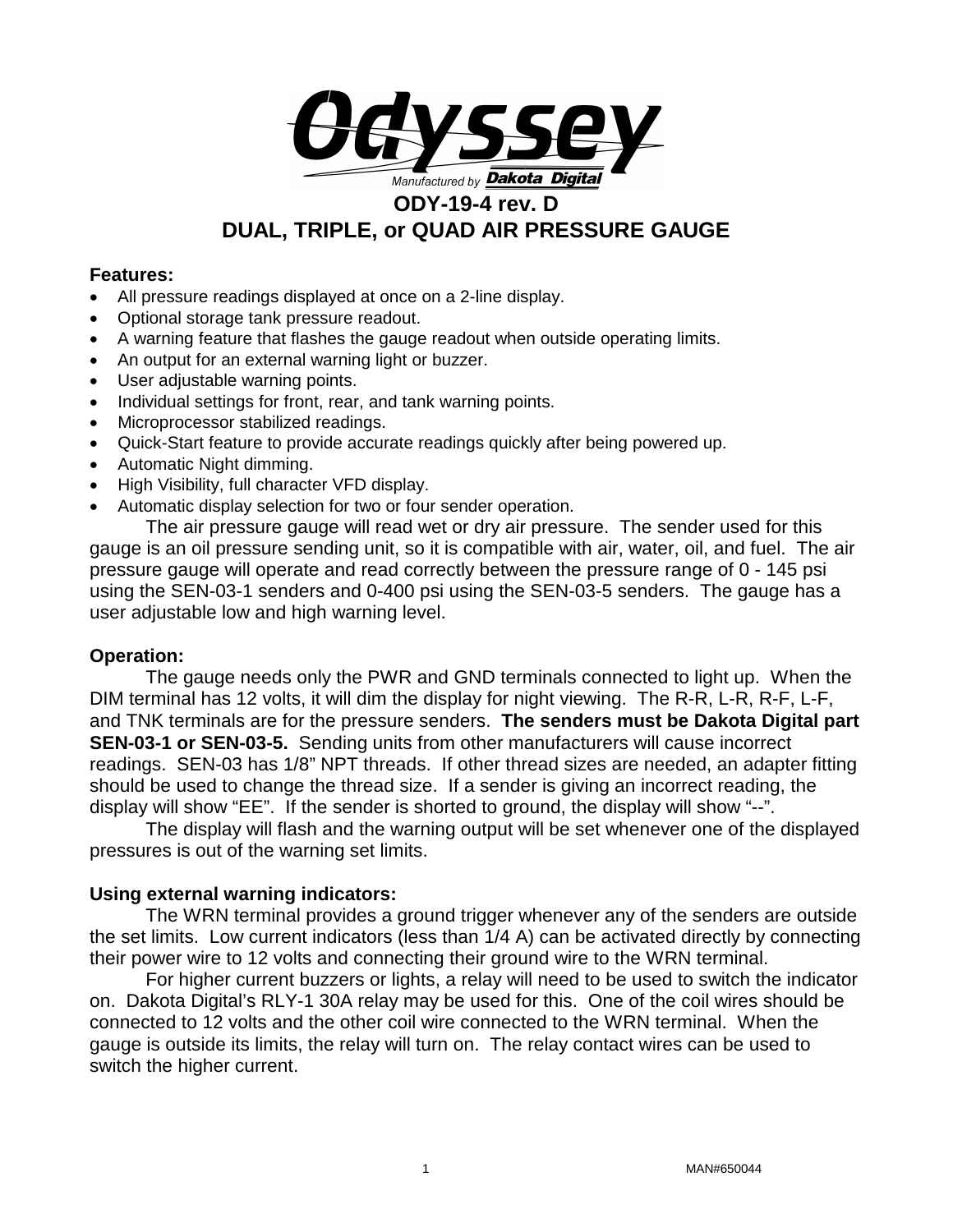### WARNING! CONNECTING A HIGH CURRENT INDICATOR DIRECTLY TO THE WARNING OUTPUT WILL DAMAGE THE UNIT.

#### **Setting the warning limit and sender type:**

The low and high warning limits can be set to different values, also the front bag, rear bag, and tank warnings can each be set differently. The TNK terminal is used for setting the warning limit. The TNK terminal should be unhooked from and sender and a wire should be attached which can be momentarily grounded. The procedure for setting the warning limit is as follows:

- 1. Ground the TNK terminal while you turn the key on. The display should light up and show "WARNING SET MODE".
- 2. Release the TNK terminal. The display should show "SENDER xxx-xxx" where is xxx is 150 for the 150 psi senders and 400 for 400 psi senders. The first number is the bag sender setting and the second is the tank sender setting.
- 3. Each time the TNK terminal is momentarily grounded the type will change.
- 4. When the desired sender type is shown hold the TNK terminal grounded.
- 5. The display will now show "FRNT HI WARN xxx" where xxx is the current high pressure warning point. Release the TNK terminal.
- 6. Each time the TNK terminal is momentarily grounded the high warning point will increase.
- 7. When the desired high warning point is displayed hold the TNK terminal grounded. The display will change to "FRNT LO WARN xx" where xx is the current low pressure warning point.
- 8. Release the TNK terminal. Use the TNK wire to increment through the low warning values until the desired value is shown.
- 9. Hold the TNK terminal grounded. The display will change to "REAR HI WARN xxx" where xxx is the current high pressure warning point.
- 10.Release the TNK terminal. Each time the TNK terminal is momentarily grounded the high warning point will increase.
- 11.When the desired high warning point is displayed hold the TNK terminal grounded. The display will change to "REAR LO WARN xx" where xx is the current low pressure warning point.
- 12.Release the TNK terminal. Use the TNK wire to increment through the low warning values until the desired value is shown.
- 13.Hold the TNK terminal grounded. The display will change to "TANK HI WARN xxx" where xxx is the current high pressure warning point.
- 14.Release the TNK terminal. Use the TNK wire to increment through the high warning values until the desired value is shown.
- 15.Hold the TNK terminal grounded. The display will change to "TANK LO WARN xx" where xx is the current low pressure warning point.
- 16.Hold the TNK terminal grounded. The display will show "FINISHED".
- 17.Release the TNK terminal. The gauge will restart with the new warning points.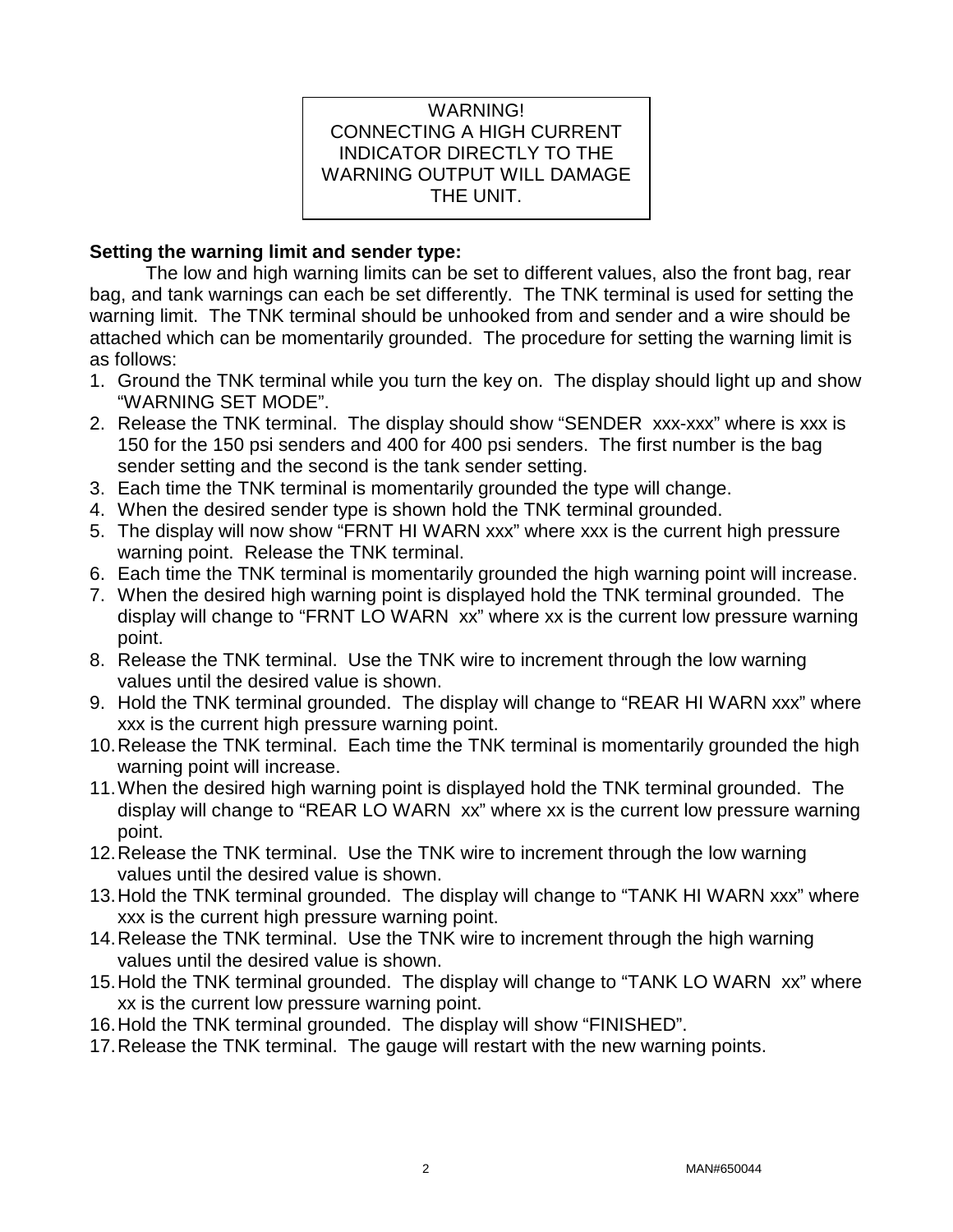# **Wiring:**

- connect to 12 volt accessory power.
- GND connect to a good ground point in the vehicle.
- TNK connect to tank pressure sender (optional).
- DIM connect to the tail light circuit.
- WRN can connect to the negative side of a relay, light, or buzzer.

The TNK terminal should be left open if the tank pressure is not being monitored.

# **Sender Wiring for 4 bag systems:**<br>R-R - connect to the right rea

- connect to the right rear pressure sender.
- L-R connect to the left rear pressure sender.<br>R-F connect to the right front pressure sende
- connect to the right front pressure sender.
- L-F connect to the left front pressure sender.

# **Sender Wiring for 3 bag systems:**

- DO NOT CONNECT.
- L-R connect to the rear pressure sender.
- R-F connect to the right front pressure sender.
- L-F connect to the left front pressure sender.

#### **Sender Wiring for 2 bag, front/rear systems:**

- R-R DO NOT CONNECT
- L-R connect to the rear pressure sender.<br>R-F DO NOT CONNECT
- R-F DO NOT CONNECT<br>L-F connect to the front p
- connect to the front pressure sender.

#### **Sender Wiring for 2 bag, left/right systems:**

- R-R connect to the right pressure sender.
- L-R connect to the left pressure sender.<br>R-F DO NOT CONNECT
- DO NOT CONNECT
- L-F DO NOT CONNECT



#### **Sender Wire Connection:**

The SEN-03-1 has just a single terminal on top. Connect this to a wire that goes back to the gauge. The sender case is the ground connection. Screw the sender into a grounded fitting to attach a ground wire to the case.

The SEN-03-5 has two terminals on top. Connect one to a wire that goes back to the sender input on the gauge. Connect the other to a wire that goes back to the ground connection for the gauge. The polarity of the two wires on the sender does not matter.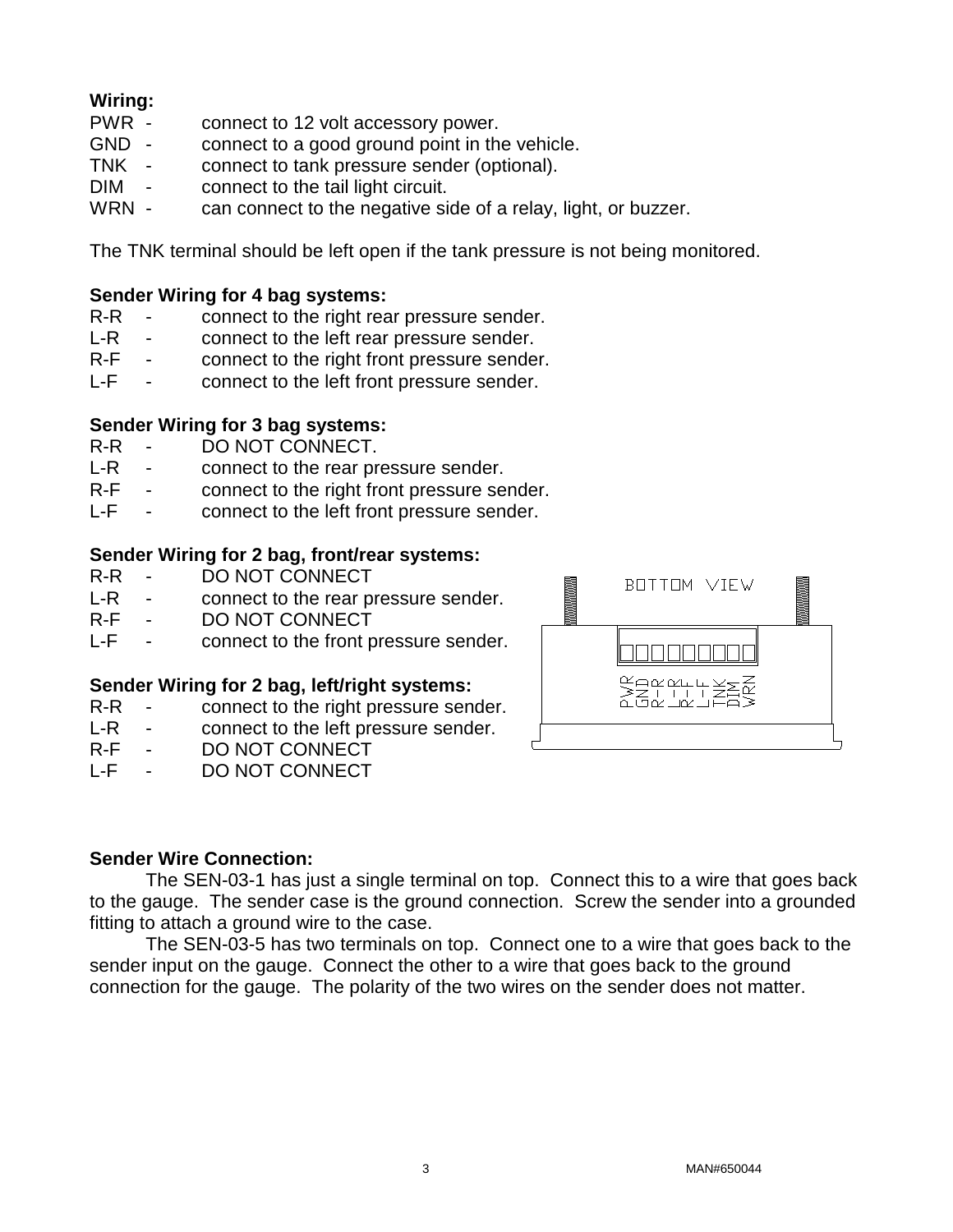#### **Mounting:**

The gauge requires a rectangular cut out that is about 2 7/8" x 1 11/16". It should be inserted into the opening from the front and the U-clamp will be installed from the back. Tighten the two nuts on the U-clamp so that the gauge is secure. Figure 2 shows the required cut out for the gauge. Figure 3 shows how the gauge mounts.





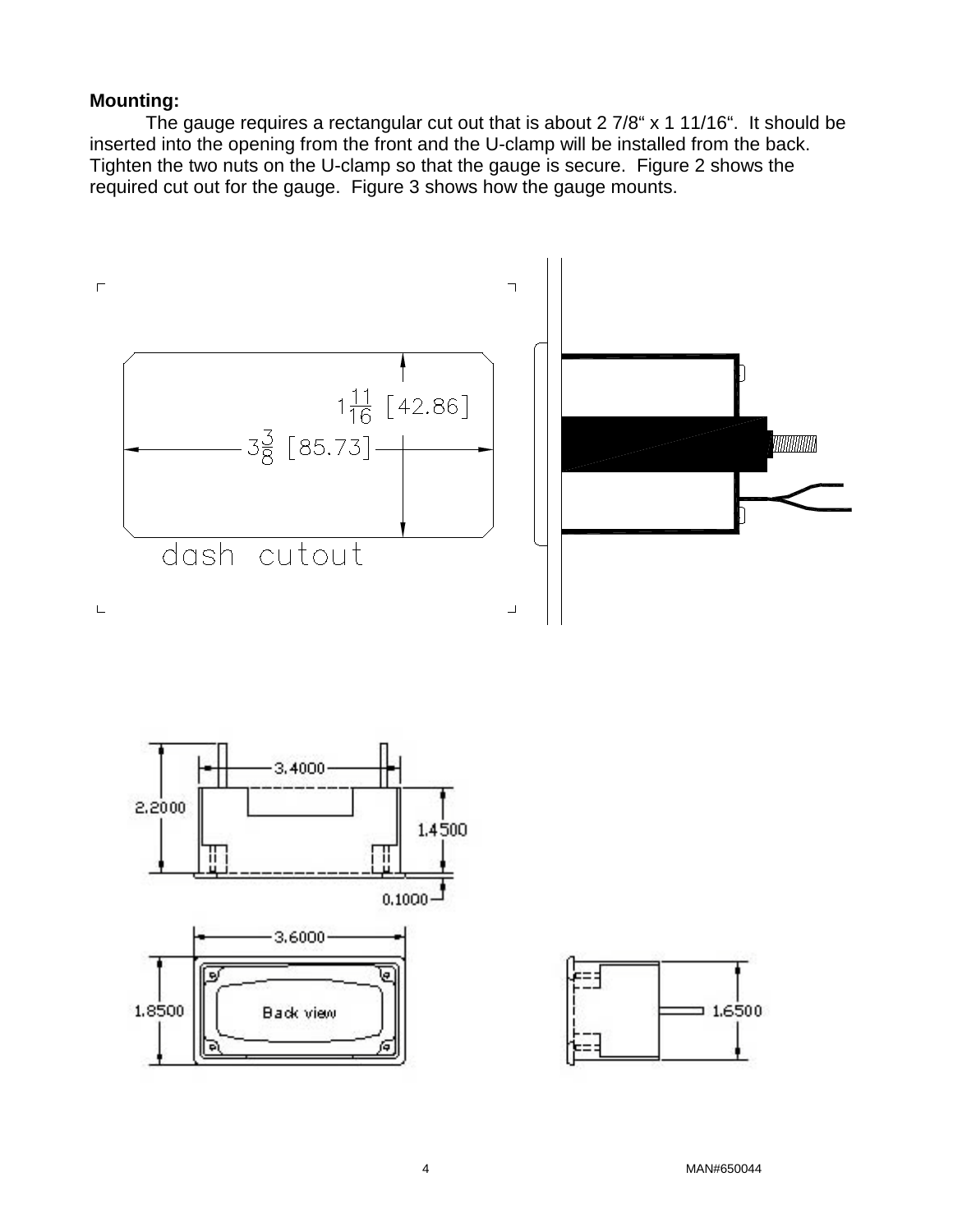### Troubleshooting guide.

| Problem                                          | Possible cause                                                            | Solution                                                                                                                              |  |  |
|--------------------------------------------------|---------------------------------------------------------------------------|---------------------------------------------------------------------------------------------------------------------------------------|--|--|
| Gauge will not light up                          | PWR terminal does not have<br>power.                                      | Connect to a location that has power.                                                                                                 |  |  |
|                                                  | GND terminal is not getting<br>a good ground.                             | Connect ground to a different location.                                                                                               |  |  |
|                                                  | Case-to-display ground<br>has been damaged.                               | Connect a ground wire to the display case.                                                                                            |  |  |
|                                                  | Gauge is damaged.                                                         | Return gauge for repair. (see instructions)                                                                                           |  |  |
| Gauge lights up, but<br>displays "EE".           | Sender is not connected<br>to gauge.                                      | Connect wires from gauge to sender<br>terminals.                                                                                      |  |  |
|                                                  | Wire between gauge and<br>sender is broken.                               | Test and replace wire.                                                                                                                |  |  |
|                                                  | Sender is not grounding<br>properly.                                      | Sender grounds through it's mounting<br>threads. Make sure the threads are<br>clean. Do Not Use Tape or Sealant<br>on Sender Threads. |  |  |
|                                                  | Gauge is damaged.                                                         | Return gauge for repair. (contact factory)                                                                                            |  |  |
|                                                  | Sender is damaged.                                                        | Return for replacement. (see instructions)                                                                                            |  |  |
| Gauge lights up, but<br>displays "--".           | Sender wire is shorted to                                                 | Check wire for damaged insulation, replace                                                                                            |  |  |
|                                                  | ground.                                                                   | if necessary.                                                                                                                         |  |  |
| Gauge lights up, but does<br>not read correctly. | Gauge is damaged.<br>Loose connection on<br>power wire.                   | Return gauge for repair. (contact factory)<br>Reconnect wire going to PWR terminal.                                                   |  |  |
|                                                  | Poor sender ground.                                                       | Make sure sender case is getting a solid<br>ground.                                                                                   |  |  |
|                                                  | Poor ground connection.                                                   | Move ground to different location                                                                                                     |  |  |
|                                                  | Incorrect sender type.                                                    | Make sure sender has been replaced with<br>the correct type (SEN-03-1 or -5).                                                         |  |  |
|                                                  | Gauge is set for the wrong<br>sender type.                                | Reset the sender type.                                                                                                                |  |  |
| Gauge flashes constantly.                        | Warning limits are not set<br>properly.                                   | Reset warning limits.                                                                                                                 |  |  |
|                                                  | Vehicle has improper air<br>pressure.                                     | Check air level and air pump.                                                                                                         |  |  |
| External warning indicator<br>does not work.     | Indicator not connected<br>properly.                                      | Check indicator wiring connections.                                                                                                   |  |  |
|                                                  | Indicator does not work.                                                  | Repair or replace indicator.                                                                                                          |  |  |
|                                                  | Gauge output has been<br>damaged.                                         | Return gauge for repair. (see instructions)                                                                                           |  |  |
| Gauge will not dim.                              | DIM terminal is not connected<br>correctly.                               | Check wiring connections.                                                                                                             |  |  |
|                                                  | Gauge is damaged.                                                         | Return gauge for repair. (contact factory)                                                                                            |  |  |
| Gauge remains dim at all<br>times.               | DIM terminal is getting power<br>all of the time.<br>Battery is very low. | Connect DIM terminal to location that only<br>has power when the headlights are on.<br>Recharge or replace vehicle battery.           |  |  |
|                                                  | Gauge is damaged.                                                         | Return gauge for repair. (contact factory)                                                                                            |  |  |